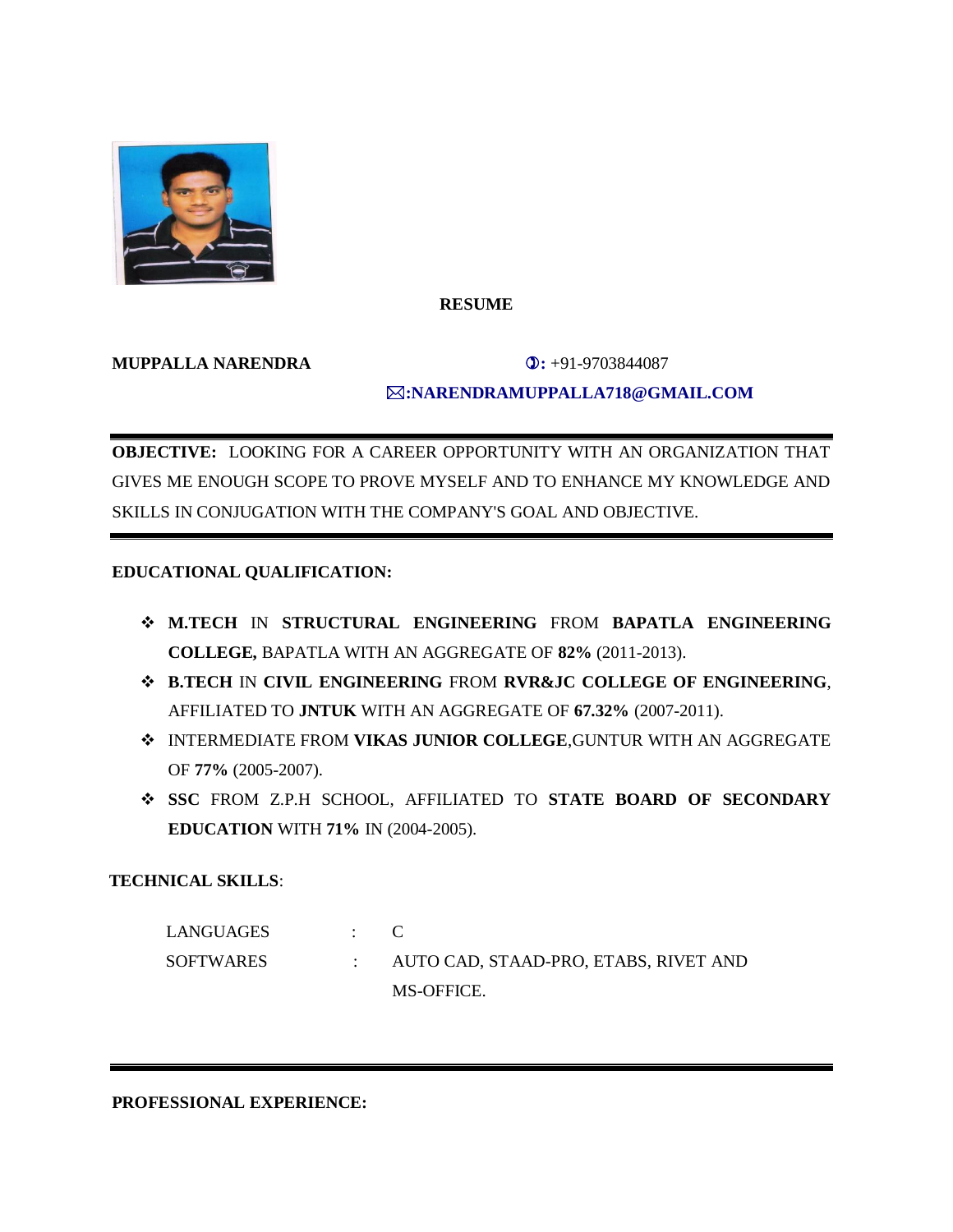1. I HAVE BEEN WORKING AS AN ASSISTANT PROFESSOR IN NRI **INSTITUTE OF TECHNOLOGY** , VISADALA, GUNTUR FROM 2013 TO 2014.

**2.** WORKING AS AN ASSISTANT PROFESSOR IN **CHALAPATHI INSTITUTE OF TECHNOLOGY**, MOTHADAKA, GUNTUR FROM JUNE 2014 TO TILL DATE.

## **SUBJECTS TAUGHT:**

| <b>STRENGTH OF MATERIALS-I</b>           | <b>TRANSPORTATION</b>                            |
|------------------------------------------|--------------------------------------------------|
|                                          | ENGINEERING-I                                    |
|                                          |                                                  |
| STRENGTH OF MATERIALS-II<br>$\checkmark$ | <b>SOIL DYNAMICS AND MACHINE</b><br>$\checkmark$ |
|                                          | <b>FOUNDATIONS</b>                               |
|                                          |                                                  |
| <b>DESIGN AND DRAWING OF</b><br>✓        | ✓ CONCRETE TECHNOLOGY                            |
| <b>STEEL STRUCTURES</b>                  |                                                  |
|                                          |                                                  |
| STRUCTURAL ANALYSIS-I<br>$\checkmark$    | <b>DESIGN OF REINFORCED</b><br>$\checkmark$      |
|                                          | <b>CONCRETE STRUCTURES</b>                       |
|                                          |                                                  |
| <b>SURVEYING</b><br>$\checkmark$         | <b>WATER RESOURCES</b><br>✓                      |
|                                          | <b>ENGINEERING-II</b>                            |
|                                          |                                                  |
| <b>GROUND IMPROVEMENT</b><br>✓           | ← PRESTRESSED CONCRETE                           |
|                                          |                                                  |
| <b>TECHNIQUES</b>                        |                                                  |
|                                          |                                                  |
| STRUCTURAL ANALYSIS-II<br>$\checkmark$   | <b>LABS (SURVEYING FIELD</b>                     |
|                                          | WORK-I&II, STRENGTH OF                           |
|                                          | MATERIALS, GEOTECHNICAL                          |
|                                          |                                                  |
|                                          | ENGINEERING,)                                    |
|                                          |                                                  |

#### **ACADEMIC PROJECTS:**

**# 1 TITLE:** GREEN BUILDINGS.(UG)

**# 2 TITLE:** ANALYSIS AND DESIGN OF MULTISTORIED BUILDING CONSIDERING SOIL INTERACTION. (PG)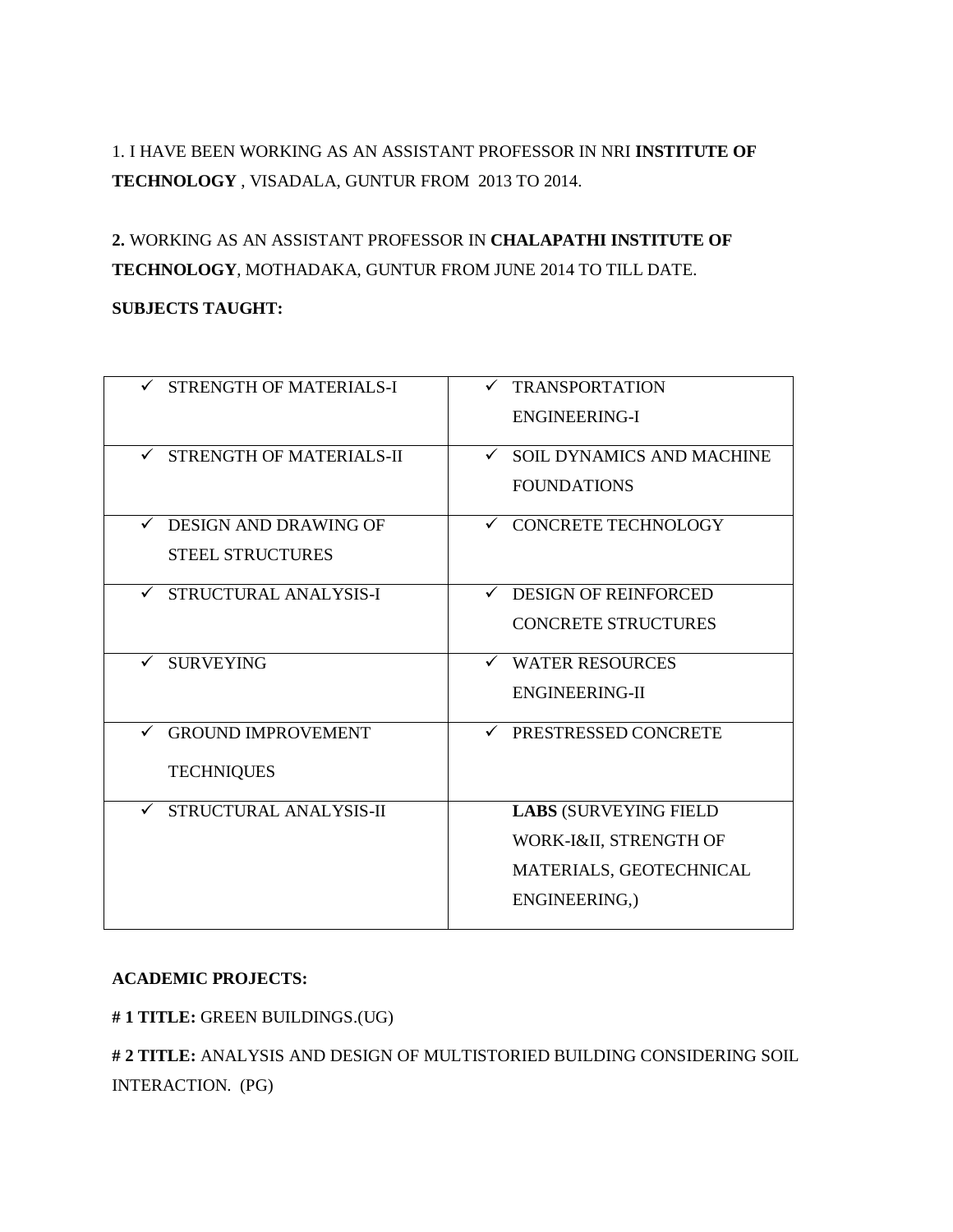# **PROJECT WORKS GUIDED:**

## **DIPLOMA:**

- I HAD **GUIDED** THE PROJECT WORK UNDER THE TITLE OF **"ANALYSIS OF RESIDENTIAL BUILDING BUILDING".**
- I HAD **GUIDED** THE PROJECT WORK UNDER THE TITLE OF **"DESIGN OF A R.C.C OVER HEAD TANK" .**
- I HAD **GUIDED** THE PROJECT WORK UNDER THE TITLE OF **"DESIGN OF RIGID PAVEMENT"**

# **B.TECH:**

- $\checkmark$  I HAD GUIDED THE PROJECT WORK UNDER THE TITLE OF "ANALYSIS  $\&$  DESIGN OF MULTI STORIED BUILDING".
- $\checkmark$  I HAD GUIDED THE PROJECT WORK UNDER THE TITLE OF "ANALYSIS  $\&$  DESIGN OF 500 BED MULTI SPECIALITY HOSPITAL BUILDING".
- $\checkmark$  I HAD GUIDED THE PROJECT WORK UNDER THE TITLE OF "ANALYSIS & DESIGN OF RESIDENTIAL BUILDING".
- $\checkmark$  I HAD GUIDED THE PROJECT WORK UNDER THE TITLE OF "ANALYSIS AND DESIGN OF TRANSIMISSION TOWER".
- **I HAD GUIDED THE PROJECT WORK UNDER THE TITLE OF** ANALYSIS AND DESIGN OF G+10 RESIDENTIAL BUILDING WITH SHEAR WALL SUBJECTED TO LATERAL LOADS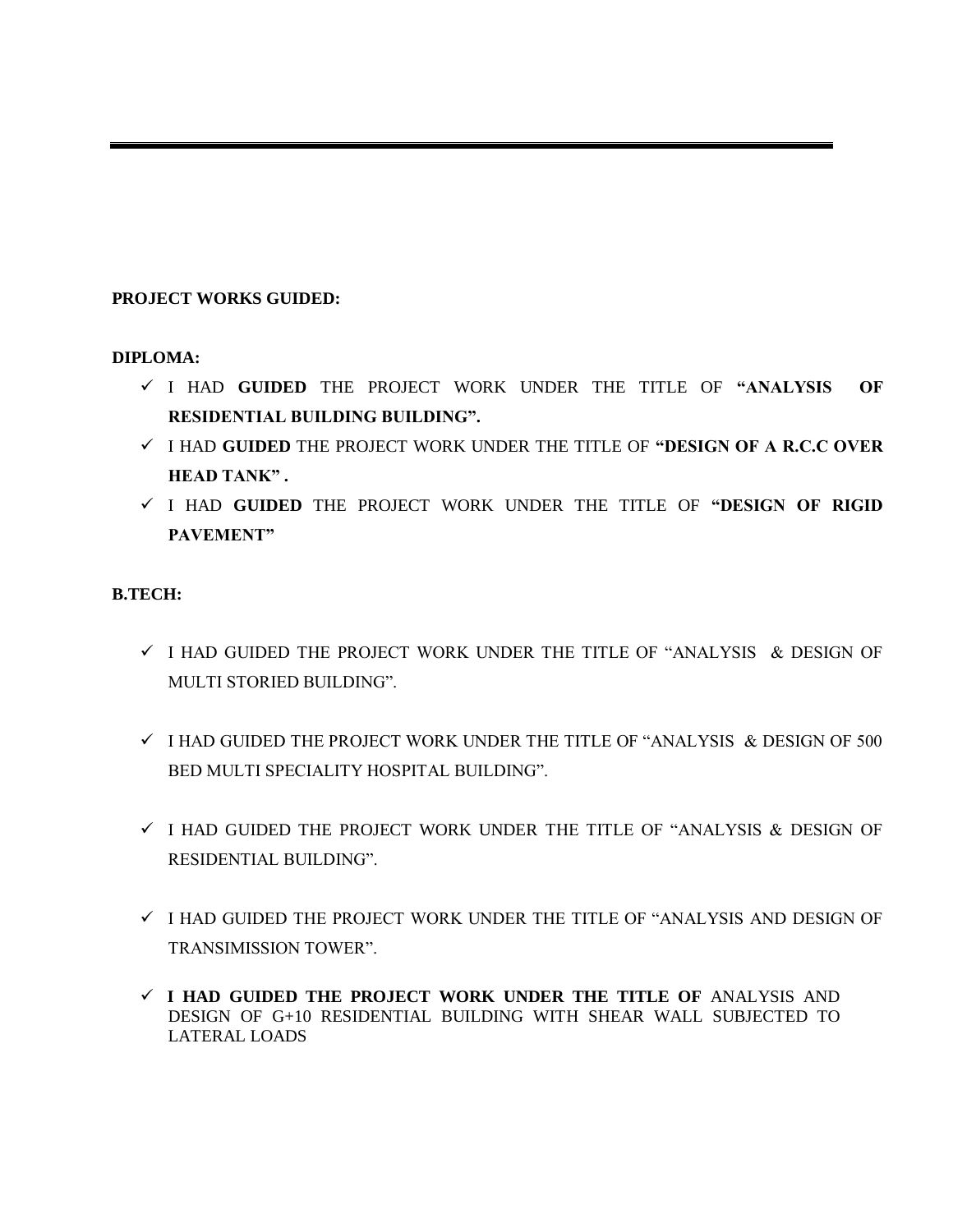**I HAD GUIDED THE PROJECT WORK UNDER THE TITLE OF** EXPERIMENTAL INVESTIGATION OF CONCRETE BY PARTIAL REPLACEMENT OF CEMENT BY GGBS AND FINE AGGREGATE WITH GLASS POWDER

# **I HAD GUIDED THE PROJECT WORK UNDER THE TITLE OF** DESIGN AND ESTIMATION OF PAVEMENTS

 $\checkmark$  I HAD GUIDED THE PROJECT WORK UNDER THE TITLE OF "ANALYSIS AND DESIGN OF HOSPITAL BUILDING".

# **MTECH:**

- $\checkmark$  I HAD GUIDED THE PROJECT WORK UNDER THE TITLE OF "SEISMIC ANALYSIS OF TALL BUILDINGS USING SHEAR WALLS".
- $\checkmark$  I HAD GUIDED THE PROJECT WORK UNDER THE TITLE OF " MINIMUM SIZE OF MULTY STRUCTURE IN TERMS OF LATERAL LOADS".
- $\checkmark$  I HAD GUIDED THE PROJECT WORK UNDER THE TITLE OF " STRENGTH PROPERTIES OF GEOPOLYMER CONCRETE WITH FLY ASH ''.
- $\checkmark$  I HAD GUIDED THE PROJECT WORK UNDER THE TITLE OF  $\dot{\cdot}$ LONG BUILDING CONSTRUCT USING RC FRAMES".
- $\checkmark$  I HAD GUIDED THE PROJECT WORK UNDER THE TITLE OF "LATERAL LOAD ANALYSIS OF STEEL BRACED REINFORCED CONCRETE BUILDINGS"
- I HAD GUIDED THE PROJECT WORK UNDER THE TITLE OF "SEISMIC RESPONSE OF G+5 AND G+10 RCC BUILDING WITH FLOATING COLUMN IN DIFFERENT ZONES''.
- I HAD GUIDED THE PROJECT WORK UNDER THE TITLE OF A STUDY OF HIGH PERFORMANCE CONCRETE BY USING ADMIXTURE LIKE FLYASH,GGBS,METAKOLIN,SILICAFUME ON M100 GRADE CONCRETE''**.**
- I HAD GUIDED THE PROJECT WORK UNDER THE TITLE OF SEISMIC BEHAVIOUR OF CIRCULAR OVERHEAD TANK WITH SHEARWALL AND WITH OUT SHEARWALL IN TWO DIFFERENT SESIMIC ZONES.
- I HAD GUIDED THE PROJECT WORK UNDER THE TITLE OF STUDY OF STRENGTH PROPERTIES OF CONCRETE BY PARTIAL REPLACEMENT OF CEMENT WITH DIFFERENT ADMIXTURES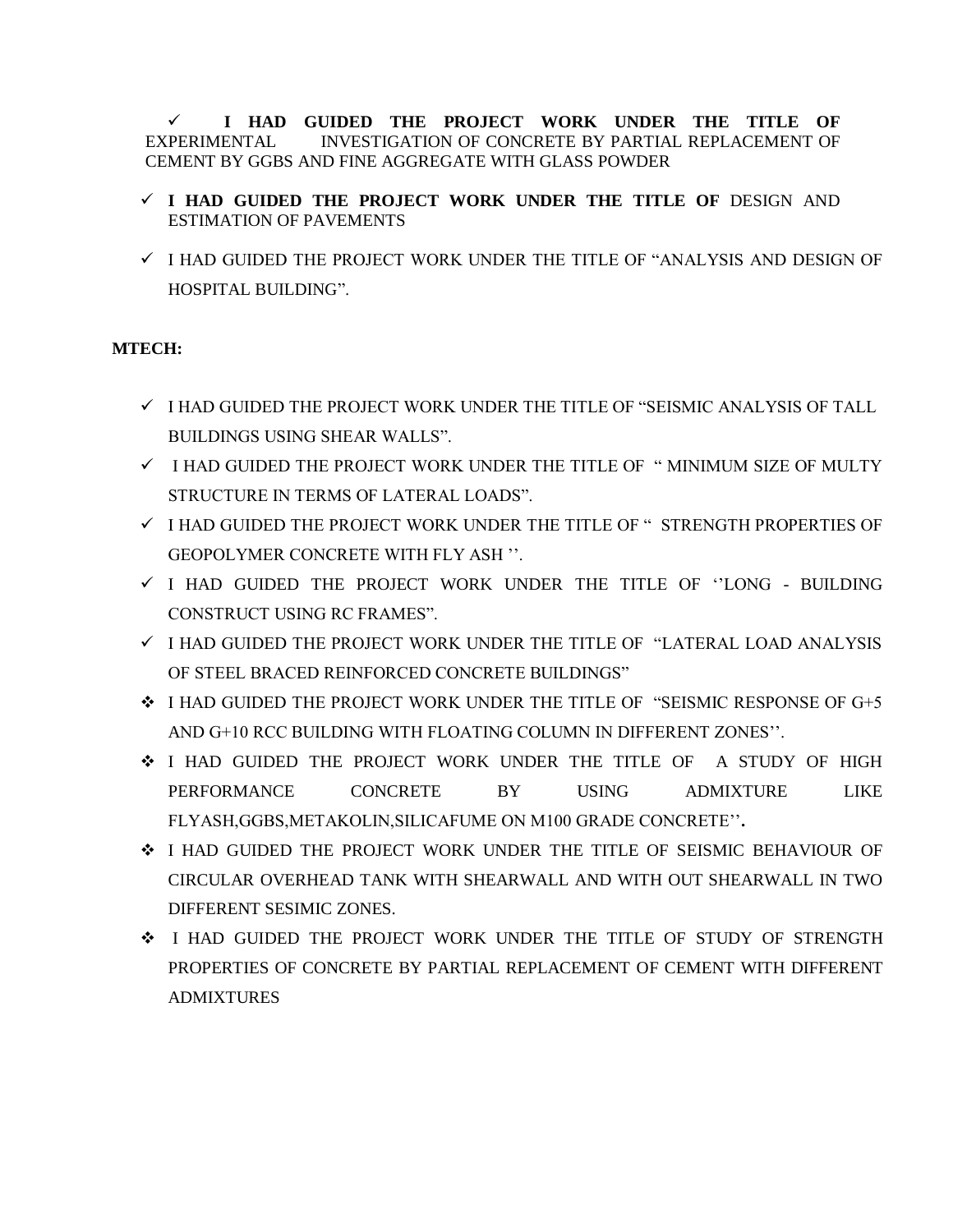**JOURNALS:**

- A JOURNAL PUBLISHED IN **IJSER** WITH A TITLE OF **"EXPERIMENTAL STUDY OF BUILDING FRAME 2X2 PILE GROUPS EMBEDDED IN COHESSIONLESS SOILS".**
- A JOURNAL PUBLISHED IN **IJITR** WITH A TITLE OF **"LONG- BUILDING CONSTRUCT USING RC FRAMES".**
- A JOURNAL PUBLISHED IN **IJITR** WITH A TITLE OF **"MINIMUM SIZE OF MULTI STRUCTURES IN TERMS LATERAL LOADS".**
- A JOURNAL PUBLISHED IN **IJITR** WITH A TITLE OF "**LATERAL LOAD ANALYSIS OF STEEL BRACED REINFORCED CONCRETE BUILDINGS"**
- A JOURNAL PUBLISHED IN **IJAREM** WITH A TITLE OF "**EXPERIMENTAL STUDY ON CONCRETE BY REPLACEMENT OF FINE AGGREGATE WITH DEMOLISHED FLY ASH BRICK POWDER"**
- A JOURNAL PUBLISHED IN **IJITR** WITH A TITLE OF '' **STRENGTH PROPERTIES OF GEOPOLYMER CONCRETE WITH FLY ASH''.**
- A JOURNAL PUBLISHED IN **IJIEMR** WITH A TITLE OF '' **SEISMIC RESPONSE OF G+5 AND G+10 RCC BUILDING WITH FLOATING COLUMN IN DIFFERENT ZONES''.**
- A JOURNAL PUBLISHED IN **IJR** WITH A TITLE OF '' **A STUDY OF HIGH PERFORMANCE CONCRETE BY USING ADMIXTURE LIKE FLY ASH,GGBS,METAKOLIN,SILICAFUME ON M100 GRADE CONCRETE''.**
- A JOURNAL PUBLISHED IN **IJAEMA** WITH A TITLE OF SEISMIC BEHAVIOUR OF CIRCULAR OVERHEAD TANK WITH SHEARWALL AND WITH OUT SHEARWALL IN TWO DIFFERENT SESIMIC ZONES.
- A JOURNAL PUBLISHED IN **IJAEMA** WITH A TITLE OF STUDY OF STRENGTH PROPERTIES OF CONCRETE BY PARTIAL REPLACEMENT OF CEMENT WITH DIFFERENT ADMIXTURES
- A JOURNAL PUBLISHED IN **TEST ENGINEERING & MANAGEMENT** WITH A TITLE OF **DESIGN CURVES OF SHEAR STRENGTH FOR INDIAN STANDARD STEEL SECTIONS**
- A JOURNAL PUBLISHED IN **TEST ENGINEERING & MANAGEMENT** WITH A TITLE OF **EVALUATING THE POSITIONAL ACCURACY OF GPS ENABLED SMART PHONES USING RTK-GPS.**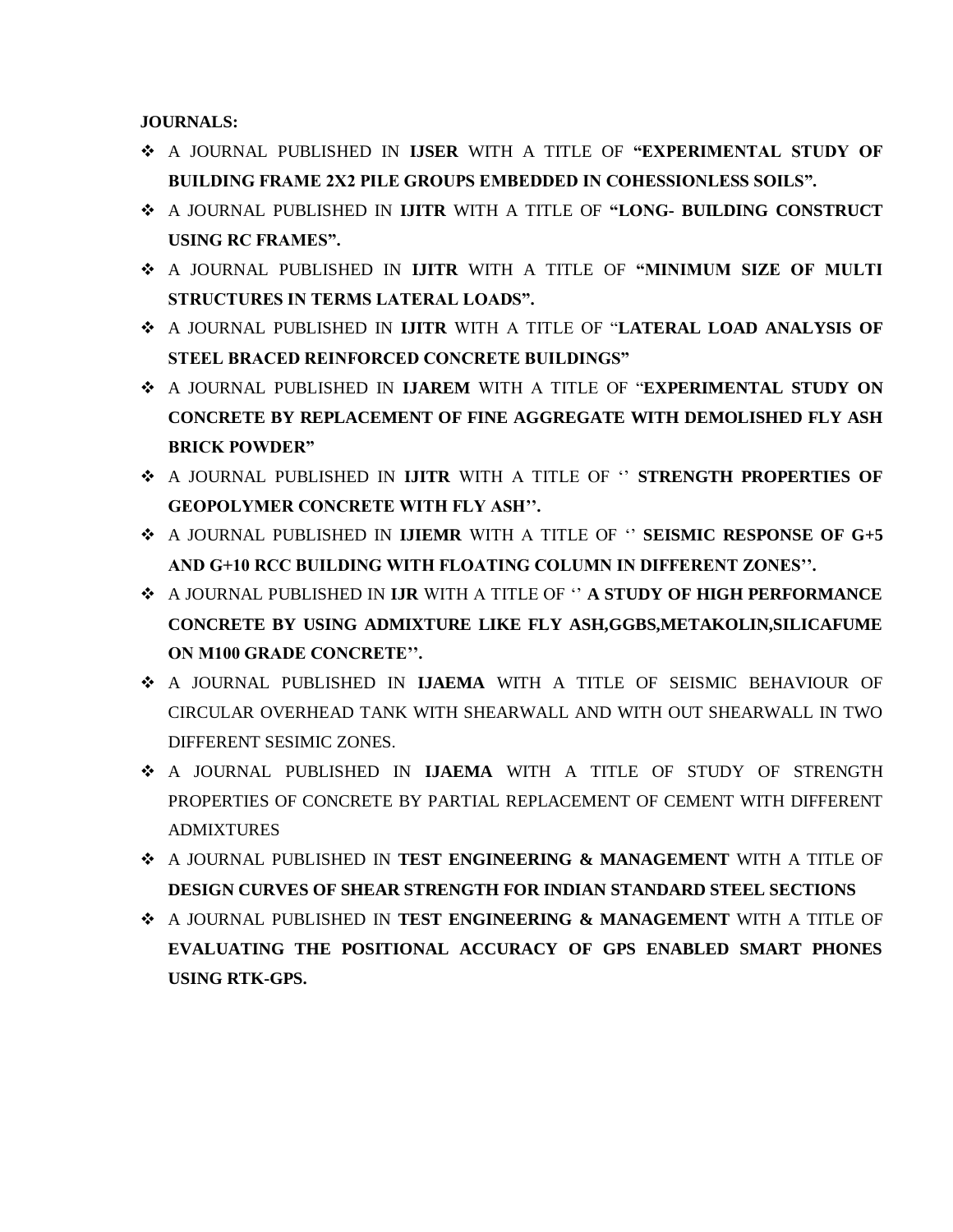#### **MEMBERSHIPS:**

- I HAVE MEMBERSHIP IN **IAENG INTERNATIONAL ASSOCIATION OF ENGINEERS. (**NUMBER: 188849**).**
- I HAVE MEMBERSHIP IN **INTERNATIONAL SOCIETY FOR RESEARCH AND DEVELOPMENT** (MEMBER ID:M4150903801**).**
- I HAVE MEMBERSHIP IN **INTERNATIONAL GEOTECHNICAL SOCIETY (IGS).**  (MEMBER) **.**

## **ACHIEVEMENTS:**

- PARTICIPATED IN A TWO DAY SEMINAR ON "**PRECAST STRUCTURES**" **ORGANIZED BY DEPT OF CIVIL ENGG, CIET**, LAM.
- PARTICIPATED IN A TWO DAY SEMINAR ON **"FINITE ELEMENT ANALYSIS USING ANSYS SOFTWARE" ORGANIZED BY DEPT OF CIVIL ENGG,** KHIT,GUNTUR
- PARTICIPATED IN A TWO DAY SEMINAR ON **"EMERGING TRENDS IN WATER RESOURCES AND ENVIRONMENTAL ENGINEERING" ORGANIZED BY DEPT OF CIVIL ENGG,** MVJR COLLEGE,VIJAYANAGARAM.
- PARTICIPATED IN A TWO DAY SEMINAR ON **"STRUCTURAL RELIABILITY" ORGANIZED BY DEPT OF CIVIL ENGG,** MVJR COLLEGE.
- PARTICIPATED IN A ONE WEEK SEMINAR ON **"DESIGN AND ANALYSIS IF R.C.C STRUCTURES USING STAAD PRO SOFTWARE" ORGANIZED BY DEPT OF CIVIL ENGG,** CIET LAM ,GUNTUR.
- PARTICIPATED IN A ONE WEEK SEMINAR ON **"RIVET PLUMBING AND FIRE PROTECTION" ORGANIZED BY DEPT OF CIVIL ENGG,** VVIT,GUNTUR.
- PARTICIPATED IN A TWO DAY SEMINAR ON **"EARTHQUAKE-CIVIL ENGINEERING-NT PERSPECTIVE" ORGANIZED BY DEPT OF CIVIL ENGG,** KHIT,GUNTUR.
- PARTICIPATED IN A TWO DAY SEMINAR ON **"DEVELOPMEMNT OF CAPITAL REGIONS" ORGANIZED BY DEPT OF CIVIL ENGG,** MALINENI ENGINEERING COLLEGE,GUNTUR.
- PARTICIPATED IN **"UDGHOSH"** AS ACOORDINATOR IN CIVIL DEPARTMENT(2016-2017).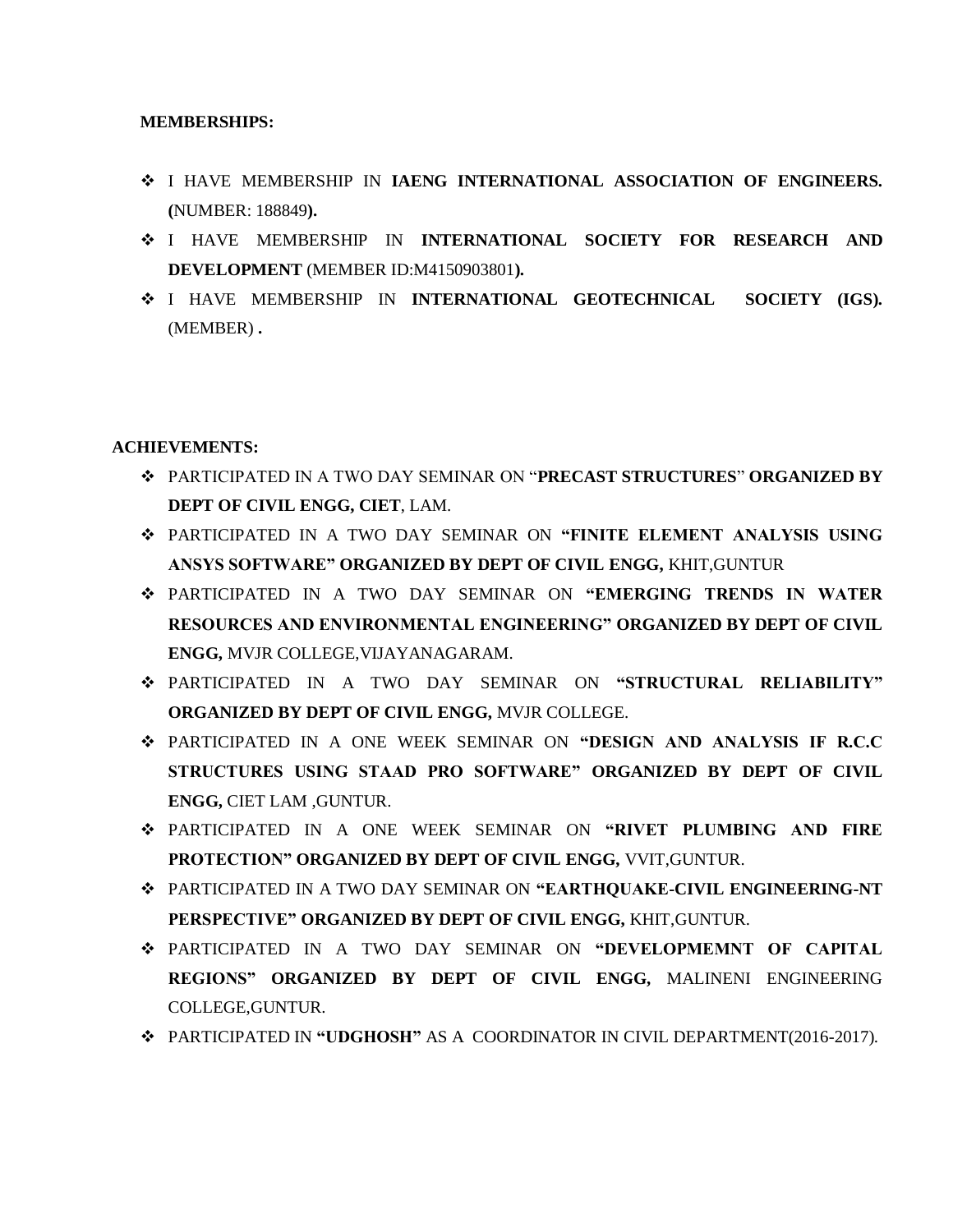## **WEBINARS/FDP'S ATTENDED**:

- 1."BASICS OF CIVIL ENGINEERING" ORGANIZED BY DEPARTMENT OF CIVIL ENGINEERING, NRI INSTITUTE OF TECHNOLOGY
- 2.QUIZ ON STRUCTURAL ANALYSIS ORGANIZED BY DEPARTMENT OF CIVIL ENGINEERING ,V.K.R, V.N.B & A.G.K COLLEGE OF ENGINEERING,
- 3.WEBINAR ON "ENVIRONMENTAL AUDITING'' BY DR.K.NAGA CHAITANYA, ASSISTANT PROFESSOR, CIVIL ENGINEERING DEPARTMENT,K L DEEMED TO BE UNIVERSITY ON 5TH JUNE - 2020.
- 4.WEBINAR ON "SAFETY CHALLENGES IN CONSTRUCTION INDUSTRY'' BY MR. K.J.BRAMACHARI, ASSISTANT PROFESSOR, CIVIL ENGINEERING DEPARTMENT,K L DEEMED TO BE UNIVERSITY ON 6TH JUNE - 2020.
- 5.USE OF GGBS AND SLAG SAND IN SUSTAINABLE CONCRETE CONSTRUCTION BY DR.JAGADISH VENIGALA
- 6.SUSTAINABLE PROSPECTIVE OF SEWAGE TREATMENT AND PANDEMIV WARRIOR BY DR.SIDDARDH PANDEY
- 7."5TH JUNE 2020 WORLD ENVIRONMENT DAY ONE DAY ONLINE FACULTY DEVELOPMENT PROGRAM (FDP)" JOINTLY ORGANIZED BY THE DEPT. OF GEOGRAPHY & IQAC FOR THE COMMITMENT TO DISCHARGE THE SERVICES TO THE NATION AS A NATIONAL RESPONSIBILITY.
- 8.WEBINAR ON "RESEARCH CHALLENGES IN SOLAR –PV SYSTEMS" ORGANIZED BY THE DEPARTMENT OF ELECTRICAL AND ELECTRONICS ENGINEERING, RAJALAKSHMI ENGINEERING COLLEGE,THANDALAM, CHENNAI, ON 6TH JUNE 2020.
- 9."GIST-CED-LIVE WEBINAR-1(04/06/2020)" BY GEETHANJALI INSTITTUTE OF SCIENCE AND TECHNOLOGY.
- 10.ONE DAY WEBINAR ON "COMMUNICATE WITH CONFIDENCE"BY CIT.
- 11.QUIZ ON "MECHANICS OF STRUCTURE" WITH PASSING SCORE 80% ORGANIZED BY DEPARTMENT OF CIVIL ENGINEERING, SHHJB POLYTECHNIC,CHANDWAD ON  $6/5/2020$ .
- 12.ONE WEEK ONLINE FDPON REMOTE SENSING AND GIS APPLICATIONSIN CIVIL ENGINEERING(RS&GISACE-2020)8TH TO 13TH JUNE, 2020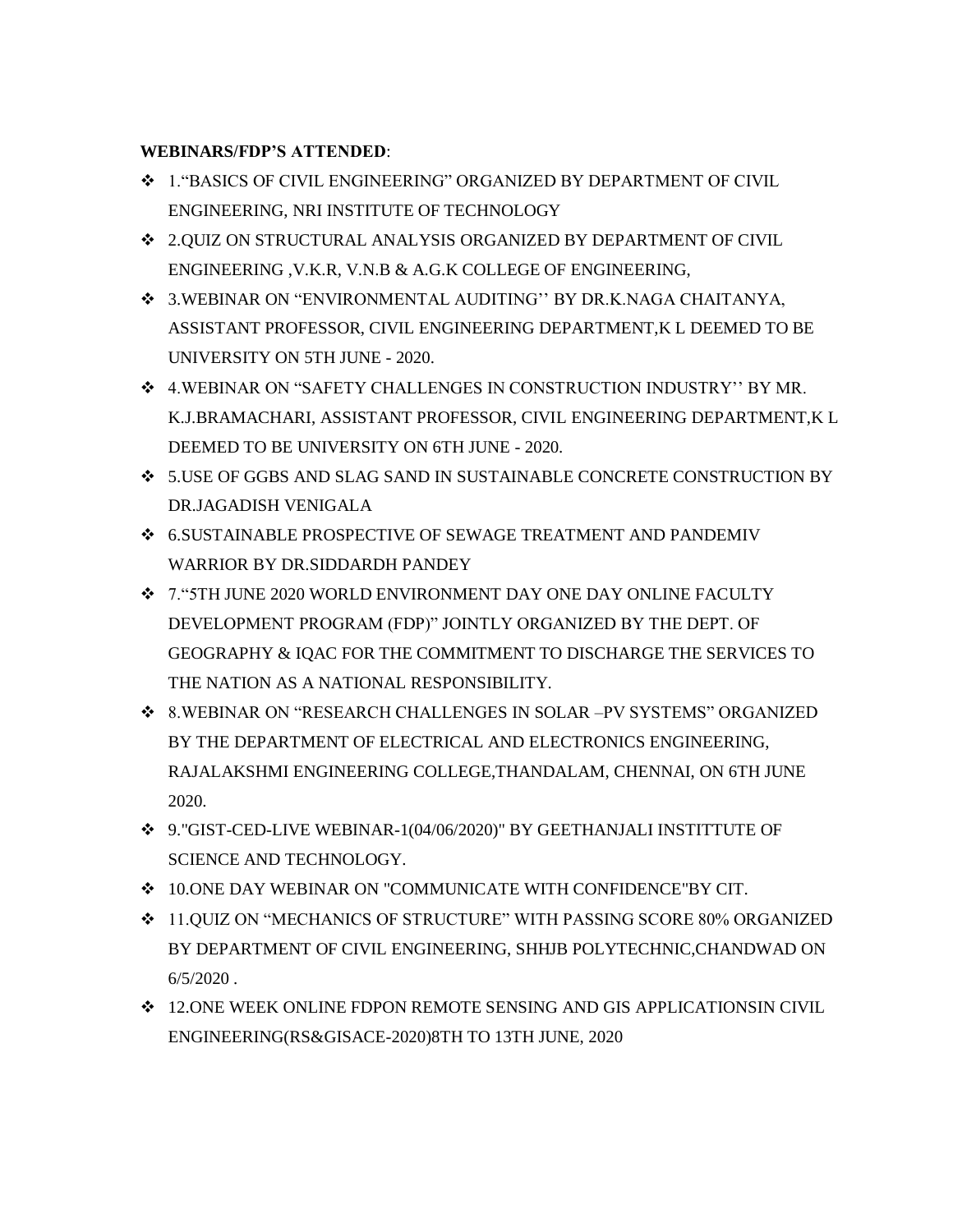- 13.TWO DAYS NATIONAL LEVEL FACULTY DEVELOPMENT PROGRAMME ON "SKILL DEVELOPMENT " FROM 31MAY 2020 TO 1 ST JUNE, 2020 AND SUCCESSFULLY COMPLETED THEONLINE ASSESSMENT .
- 14.NATIONAL LEVEL ONLINE QUIZ ON "CONCRETE TECHNOLOGY" ORGANIZED BY DEPARTMENTOF CIVIL ENGINEERING, S.H.H.J.B.POLYTECHNIC ,CHANDWAD COMPLETED ON 6/2/2020 WITH CERTIFICATE ID(3D2J2G-CE000346)
- 15."MODERN INFRASTRUCTURE & CONSTRUCTION PRACTICES" ORGANIZED BY DEPARTMENT OF CIVIL ENGINEERING DURING 29TH-30TH MAY 2020
- 16.THREE DAY ONLINE FDP ON"RECENT & EMERGING TRENDS IN CIVIL ENGINEERING"FROM 28TH MAY TO 30TH MAY 2020
- 17.WEBINAR (ONLINE EXPERT TALK) ON"RESTRAINED SHRINKAGE & THERMAL CRACKING IN CONCRETE", BY DR. K. V. L. SUBRAMANIAM, PROFESSOR, IIT HYDERABAD ON DATED 27TH MAY 2020
- 18.WEBINAR ON "IMPACTS OF COVID-19 PANDEMIC ON LIVELIHOOD OF RURAL INDIA".
- $\div$  19.PARTICIPATED IN THE "ONLINE NATIONAL LEVEL QUIZ ON CIVIL ENGINEERING'' ON 5/27/2020CONDUCTED BY DEPARTMENT OF CIVIL ENGINEERING,HITS.
- 20."ENVIRONMENT FRIENDLY AND SUSTAINABLE BUILDING MATERIALS AN OVERVIEW"BY DR. V. G. KONDEKAR, HEAD, GOVT. POLYTECHNIC, SAKOLI, NAGPUR.
- 21.ONE WEEK NATIONAL LEVEL FDP ON ICT TOOLS IN EDUCATION USING MOODLE CONDUCTED FROM 22-05-2020 TO26-05-2020. ORGANIZED BY INTERNAL QUALITY ASSURANCE CELL (IQAC) IN ASSOCIATION WITH DEPT. OF COMPUTER SCIENCE AND ENGINEERING, PACE INSTITUTE OF TECHNOLOGY AND SCIENCES, ONGOLE.
- 22.PARTICIPATED IN E-QUIZ ON STRENGTH OF MATERIALS, CONDUCTED BY DEPARTMENT OF CIVIL ENGINEERING, NARASARAOPETA INSTITUTE OF TECHNOLOGY,NARASARAOPET ON 24-5-2020
- 23.PARTICIPATED IN AN ONLINEASSESSMENT QUIZ ON "CONCRETE TECHNOLOGY" ORGANIZED BY DEPARTMENT OF CIVILENGINEERING, NARASARAOPETA ENGINEERING COLLEGE, NARASARAOPET,ANDHRA PRADESH, INDIA CONDUCTED ON 23-5-2020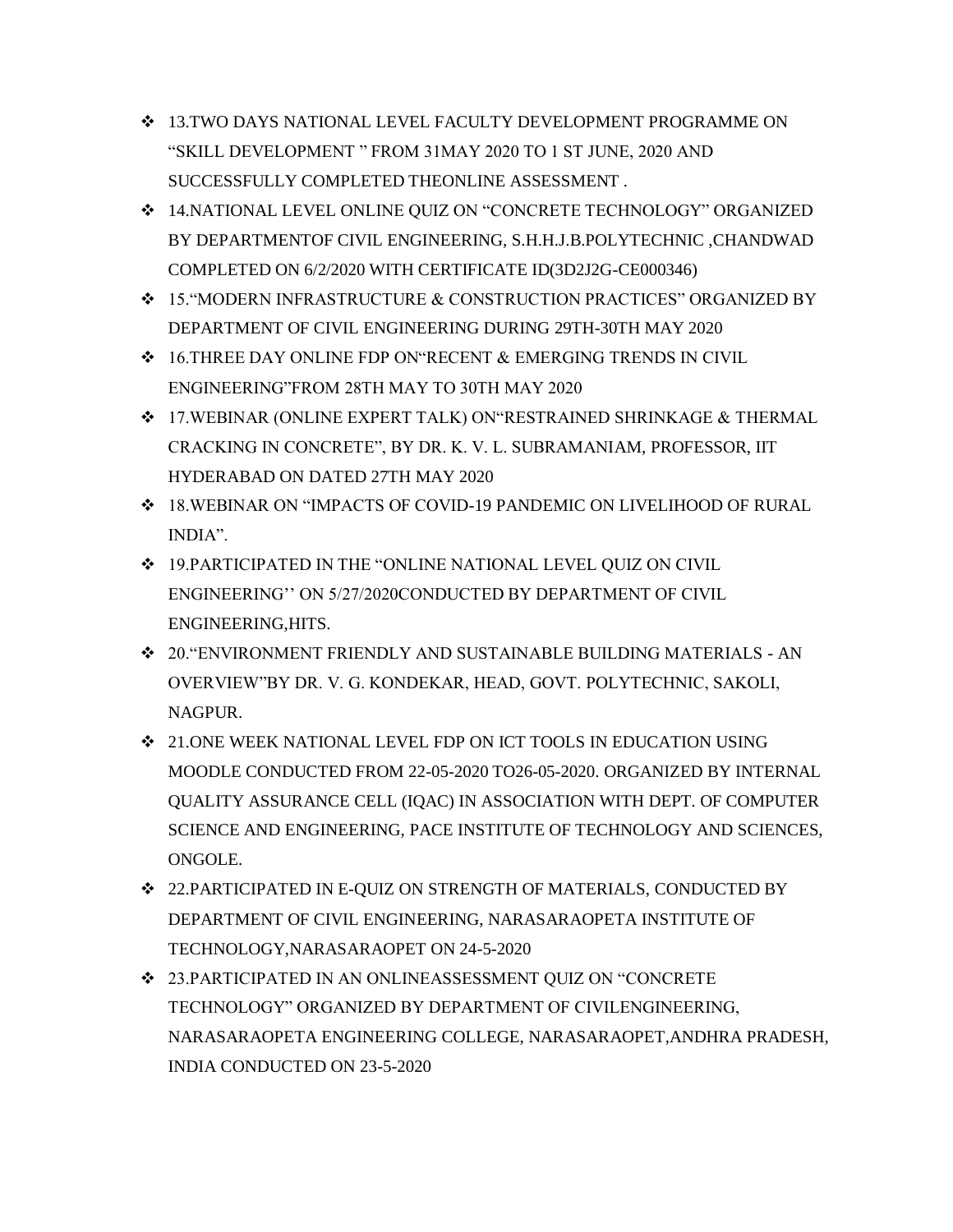- $\div$  24.FACULTY DEVELOPMENT PROGRAMME ON ANALYSIS AND MODELLING OF PANDEMIC SCENARIOS USING EMPIRICAL AND GIS TECHNIQUES" ORGANIZED BY DEPARTMENT OF CIVIL ENGINEERING, LAKIREDDY BALIREDDY COLLEGE OF ENGINEERING(A) THROUGH ONLINE MODE FROM 18/05/2020 TO 20/05/2020.
- $\div$  25.WEBINAR ON INNOVATIVE CONCRETE PRODUCTS FOR THE FURURE NEEDS OF THE BUILDING BY B.RAVI KUMAR,ULTRA TECH CEMENT ON 23 RD MAY,

| S.NO           | <b>DATE</b>       | <b>EVENT NAME</b>                                                                                | <b>RESOURCE</b><br><b>PERSON</b> | NO.OF<br><b>PARTICIPENTS</b><br><b>ATTENDED</b> |
|----------------|-------------------|--------------------------------------------------------------------------------------------------|----------------------------------|-------------------------------------------------|
| $\mathbf{1}$   | $31 - 08 - 19$    | <b>RTGS</b>                                                                                      | 1.Dr.D.Rama Seshu                | 200                                             |
|                |                   |                                                                                                  | 2.Er.P.Rama<br>Jogaigh Sasthry   |                                                 |
|                |                   |                                                                                                  | 3.Dr.M.Rama Rao                  |                                                 |
| $\overline{2}$ | $30 - 01 - 20$    | <b>DGPS</b>                                                                                      | Er.Kodali<br>Sreenivasa Rao      | 180                                             |
| 3              | 08-02-20-10-02-20 | Auto CAD                                                                                         | Kancharla Nagu                   | 45                                              |
| $\overline{4}$ | 24 Feb- 26 Feb    | <b>STAAD. Pro</b>                                                                                | <b>VAMSI KUMAR</b>               | $\overline{55}$                                 |
| 5              | 28-02-20          | <b>Smart Cities</b>                                                                              | S.R.K.Reddy                      | 60                                              |
| 6              | $23 - 05 - 20$    | Sustainable<br>Prospective Of<br><b>Sewage Treatment</b><br>And<br>Pandemic Warrior              | Dr.Siddardh Pandey               | 160                                             |
| $\overline{7}$ | $06-06-20$        | Use Of Ggbs And<br>Slag Sand In<br><b>Sustainable Concrete</b><br>Construction                   | Dr.Jagadish<br>Venigala          | 175                                             |
| 8              | $09-06-20$        | Water And Waste<br>Water<br><b>Treatment Facilities</b>                                          | Dr.P.Venkateswara<br>Rao         | 170                                             |
| 9              | $11-06-20$        | <b>Webinar On Climate</b><br>Change<br>And Its Impact On<br><b>Water Resources</b><br>Assessment | Dr.D.Nagesh<br>Kumar             | 150                                             |

# **WORKSHOPS/WEBINARS ORGANISED**: